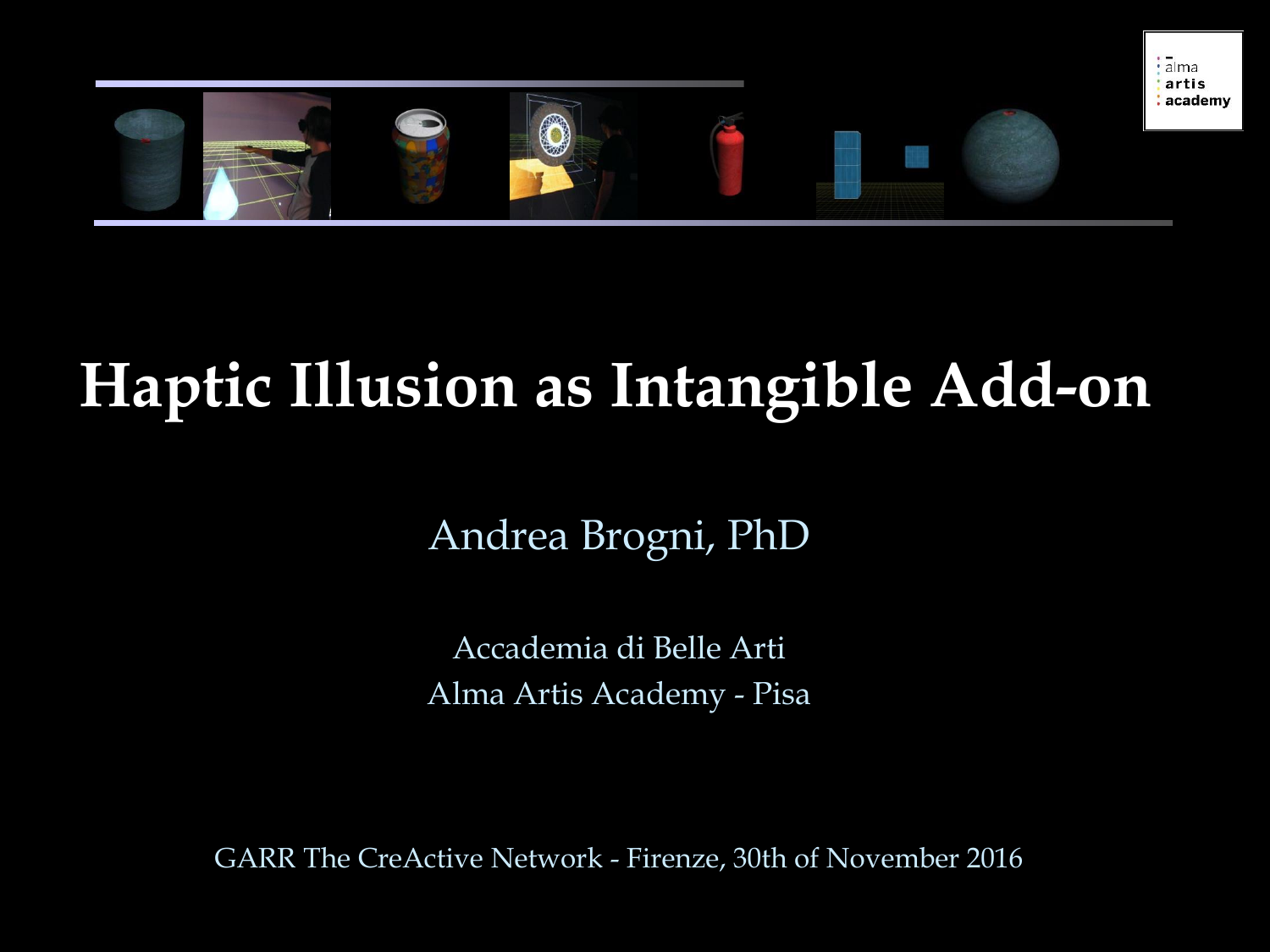

### Outline

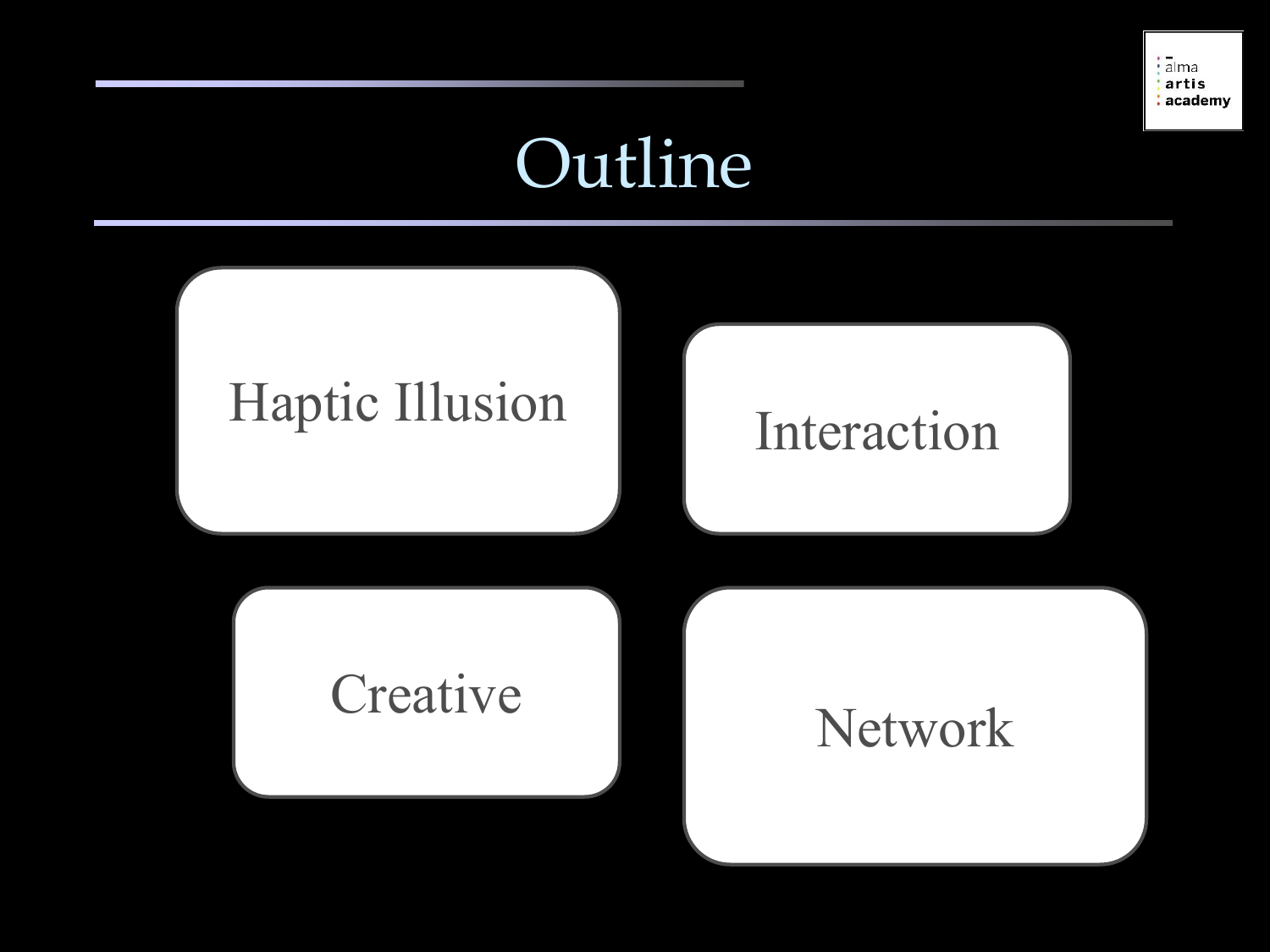

## Haptics

#### …refers to the sense of Touch

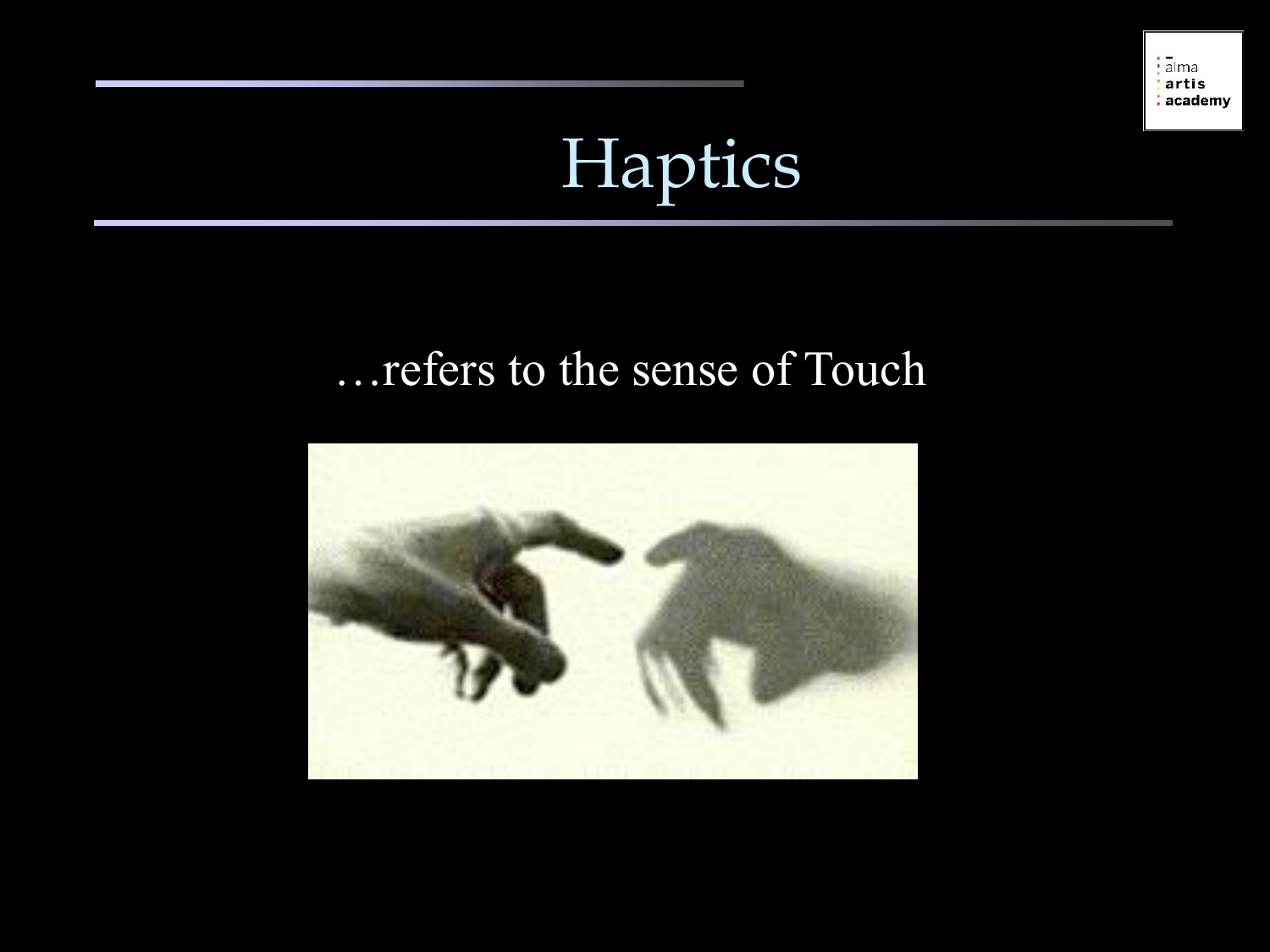### Visual Feedback

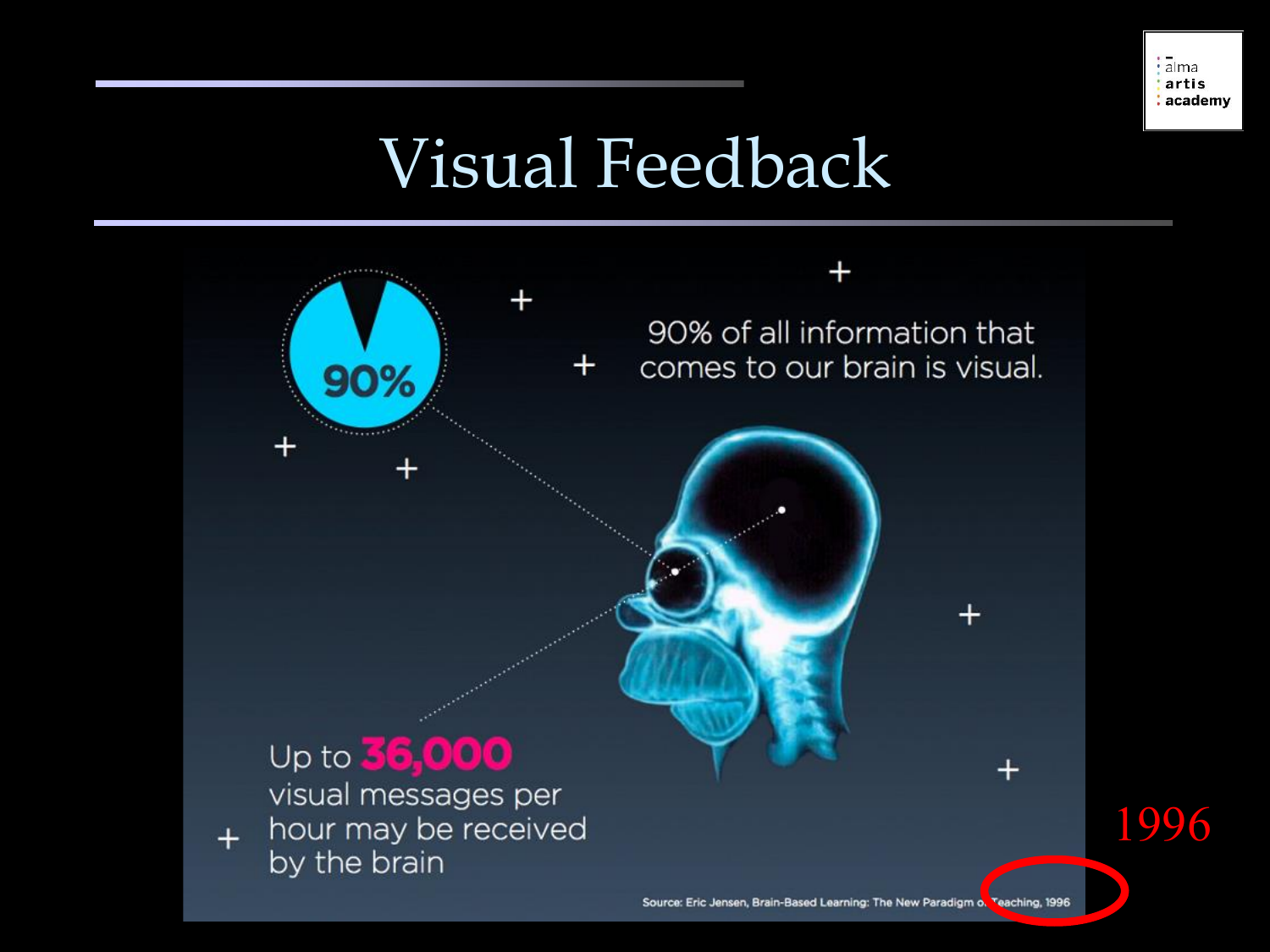#### Presence

The sense of **being there** *(in a virtual environment)*, even when one is physically situated in another place *(lab)*

Held, R. M. and N. I. Durlach (1992). "Telepresence." Presence: Teleoperators and Virtual Environments 1(1): 109-112. Sheridan, T. B. (1992). "Musings on Telepresence and Virtual Presence." Presence: Teleoperators and Virtual Environments *1(1): 120-126.*



*"Presence occurs when there is a successful substitution of real sensory data by computer generated sensory data, and . . . the person responds to the virtual stimuli as if they were real"*

Sanchez-Vives, M. V. & Slater, M. From presence to consciousness through virtual reality Nature Neuroscience, 2005, 6, 8-16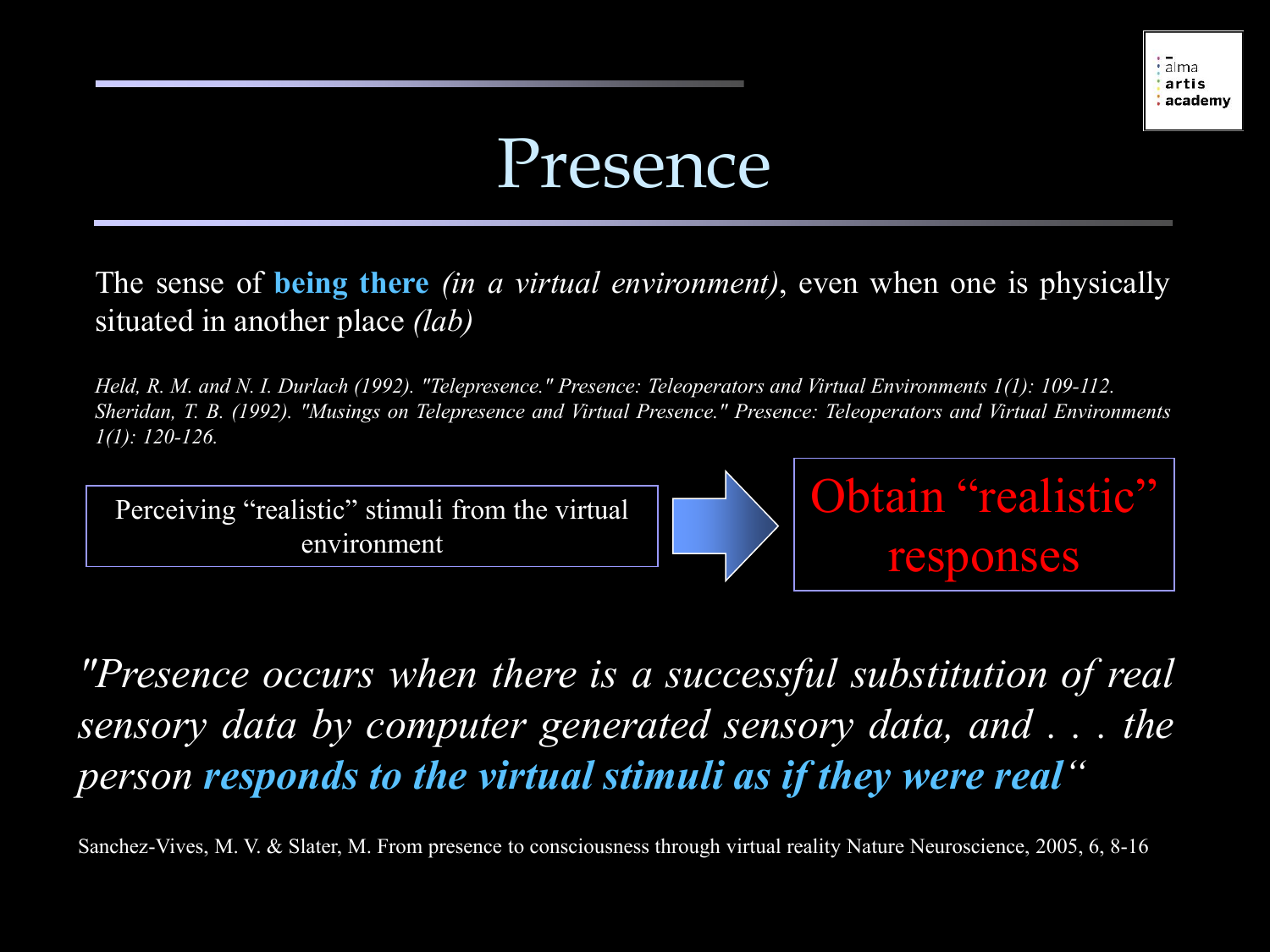

### (inter) Action

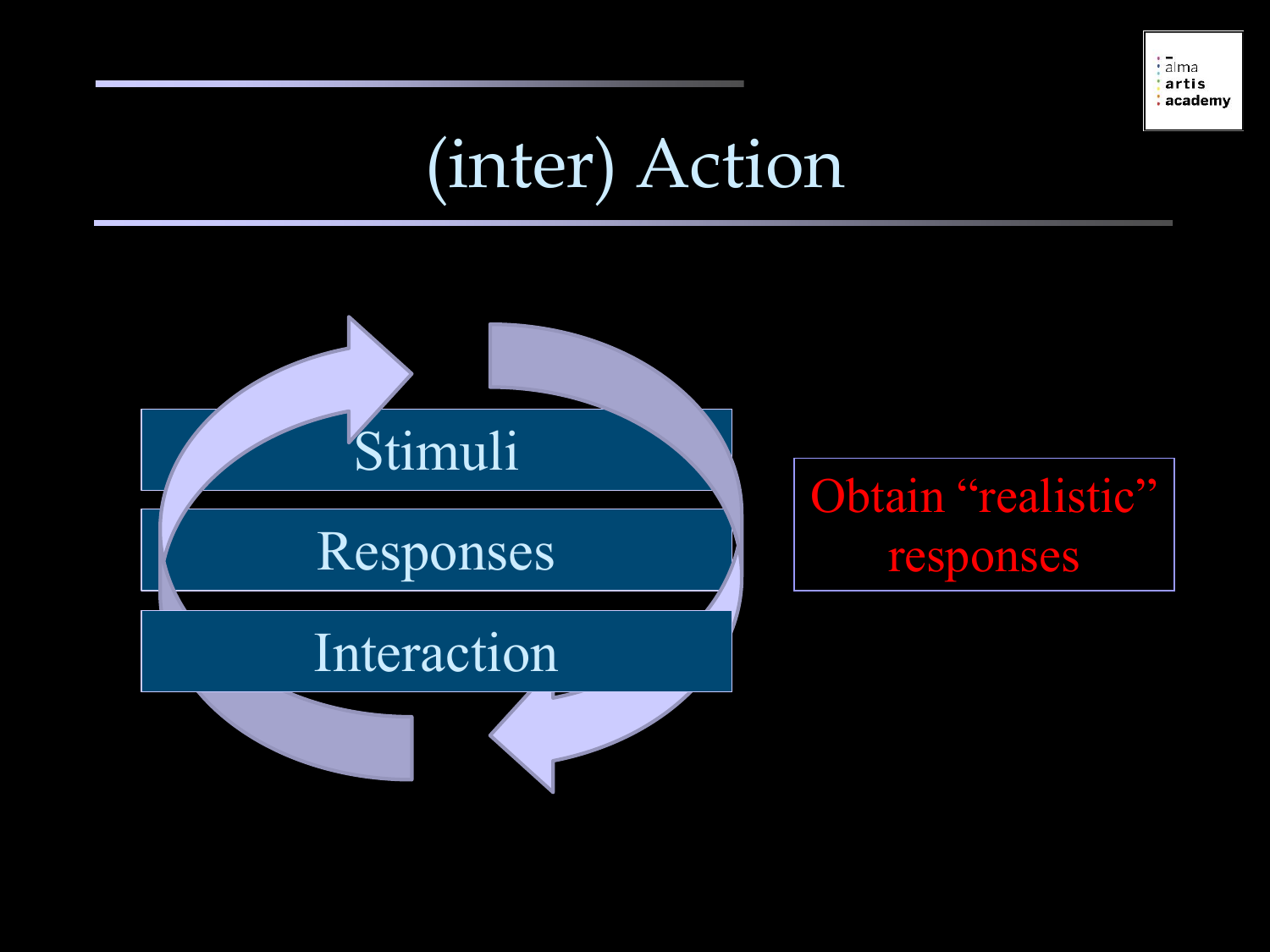

## (Haptic) Illusions



Botvinick, M. & Cohen, J. "Rubber hands 'feel' touch that eyes see " - Nature, 1998, 391, 756-756

Armel, K. & Ramachandran, V. "Projecting sensations to external objects: evidence from skin conductance response " - Proceedings of the Royal Society, B, Biological Sciences, 2003, 270, 1499-506

Shown that is possible to transfer the touch perception of our own hand (if hidden) to a rubber one (visible) or a real one (but not our)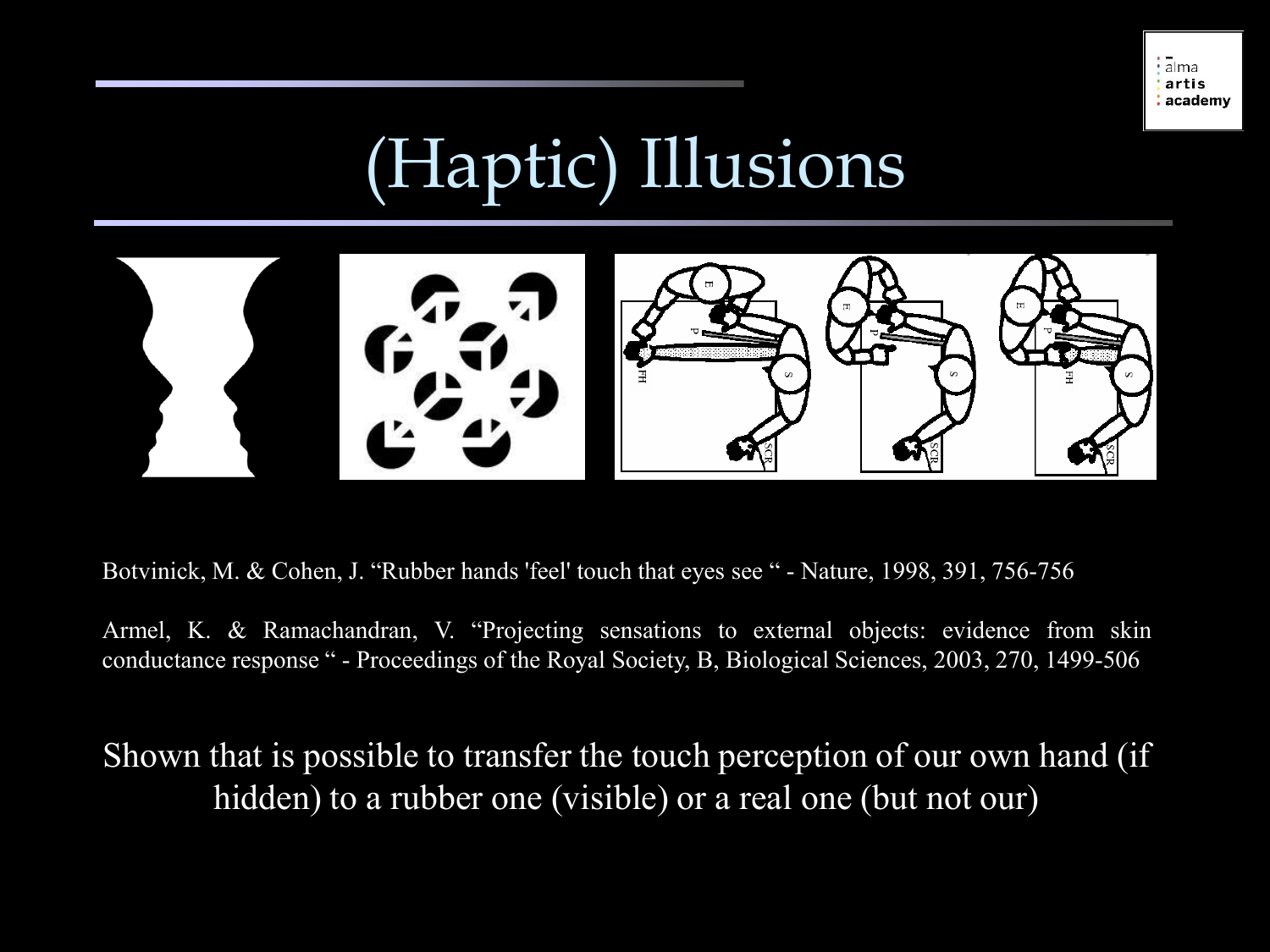![](_page_7_Picture_0.jpeg)

## ?? Haptic Illusion ??

Can we produce haptic feedback only providing the visual one ? Maybe not in every applications, but …

We want to verify if the haptic feedback is a component present in only graphical VR applications, when the situation induces the user to interact physically with the virtual objects

*Can we touch something that isn't even "there" ?*

*Can we feel a surface that doesn't exist ?*

*Can we react to a no-existent environment ?*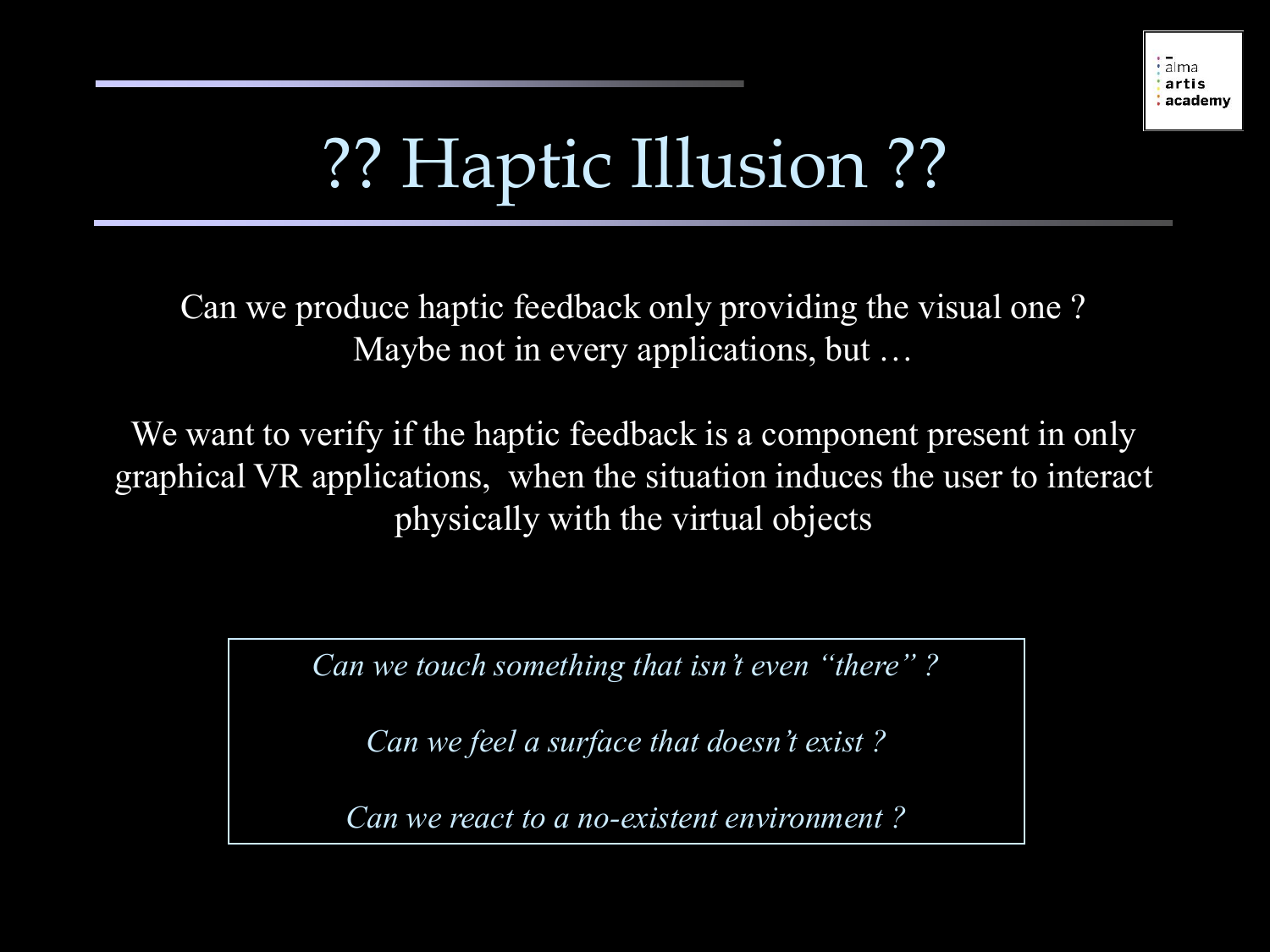## Q 1

## To what extent could visual and proprioceptive information be used to give the illusion of haptic effects ?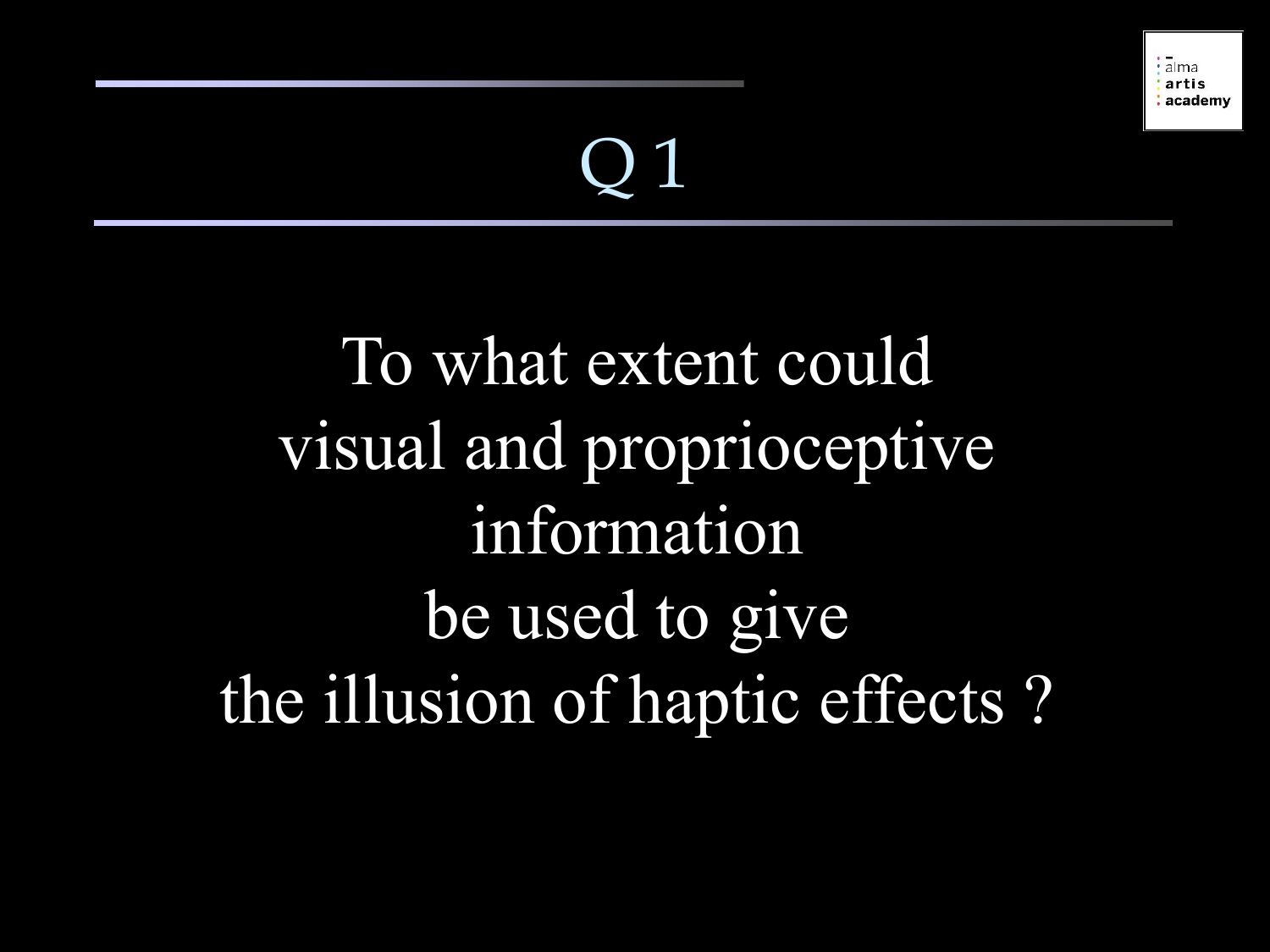## Q 2

### Can we consider haptic illusion as a possible add-on for systems where dataflow is an issue?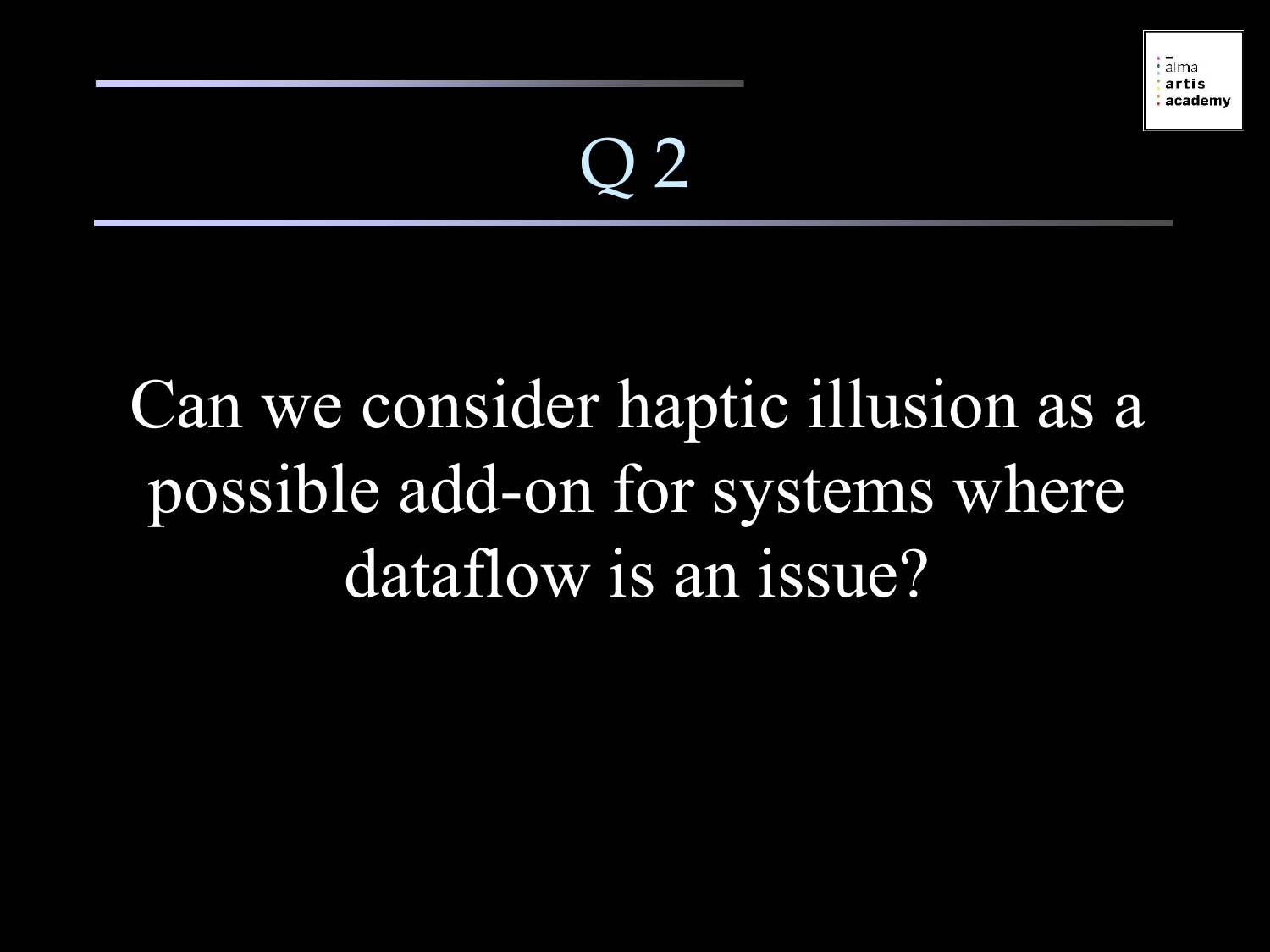### Studies

![](_page_10_Picture_1.jpeg)

I see and I touch a virtual object  $\checkmark$  Purely visual feedback

![](_page_10_Picture_3.jpeg)

![](_page_10_Picture_4.jpeg)

![](_page_10_Picture_6.jpeg)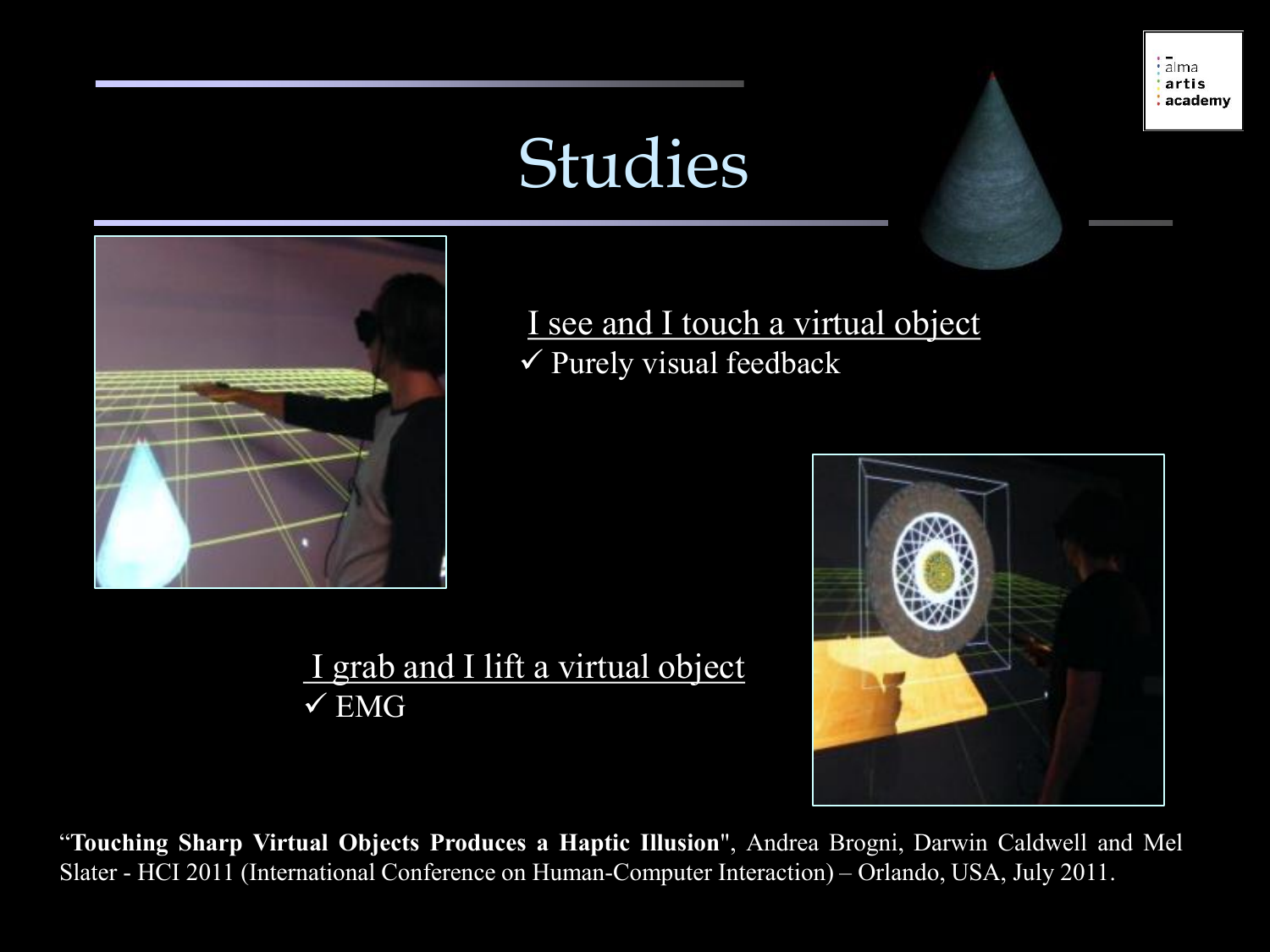### Results

- Subjectively people distinguish between the smoothness / sharpness properties of simple geometric virtual objects
- $\checkmark$  There is also some evidence that this occurs at physiological level
- $\checkmark$  The illusion of "touching" a virtual object seems to work for simple geometrical objects
- $\checkmark$  Our brain seems able to fill in missing information on the sensory channels, when only visual feedback is provided

 $\checkmark$ During specific task, involving physical aspects of the environment, users in IVE base their actions on the experiences they had in real life

 $\checkmark$  The <u>mental model</u> of the real counterpart of the virtual object drives our perception during the interaction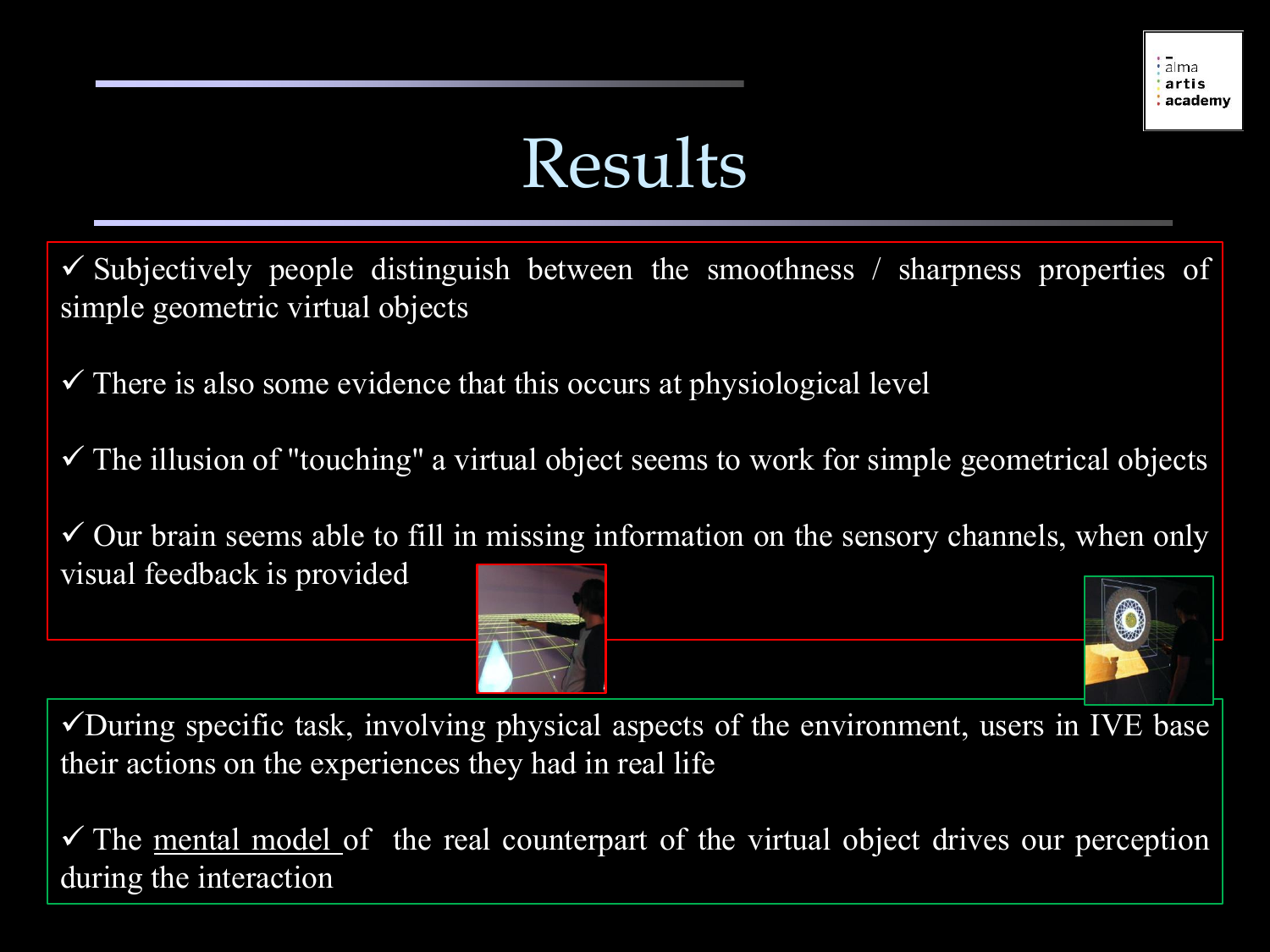## They said ...

*"How did you make it ? I was feeling the material !"*

*"The sphere was soft and smooth, and I felt my hand falling down when it disappeared"*

*"The blue side of the objects was cold"*

*"I didn't get any sensation, a part of a bit of discomfort when I have approached the scissors facing me with the sharp end"*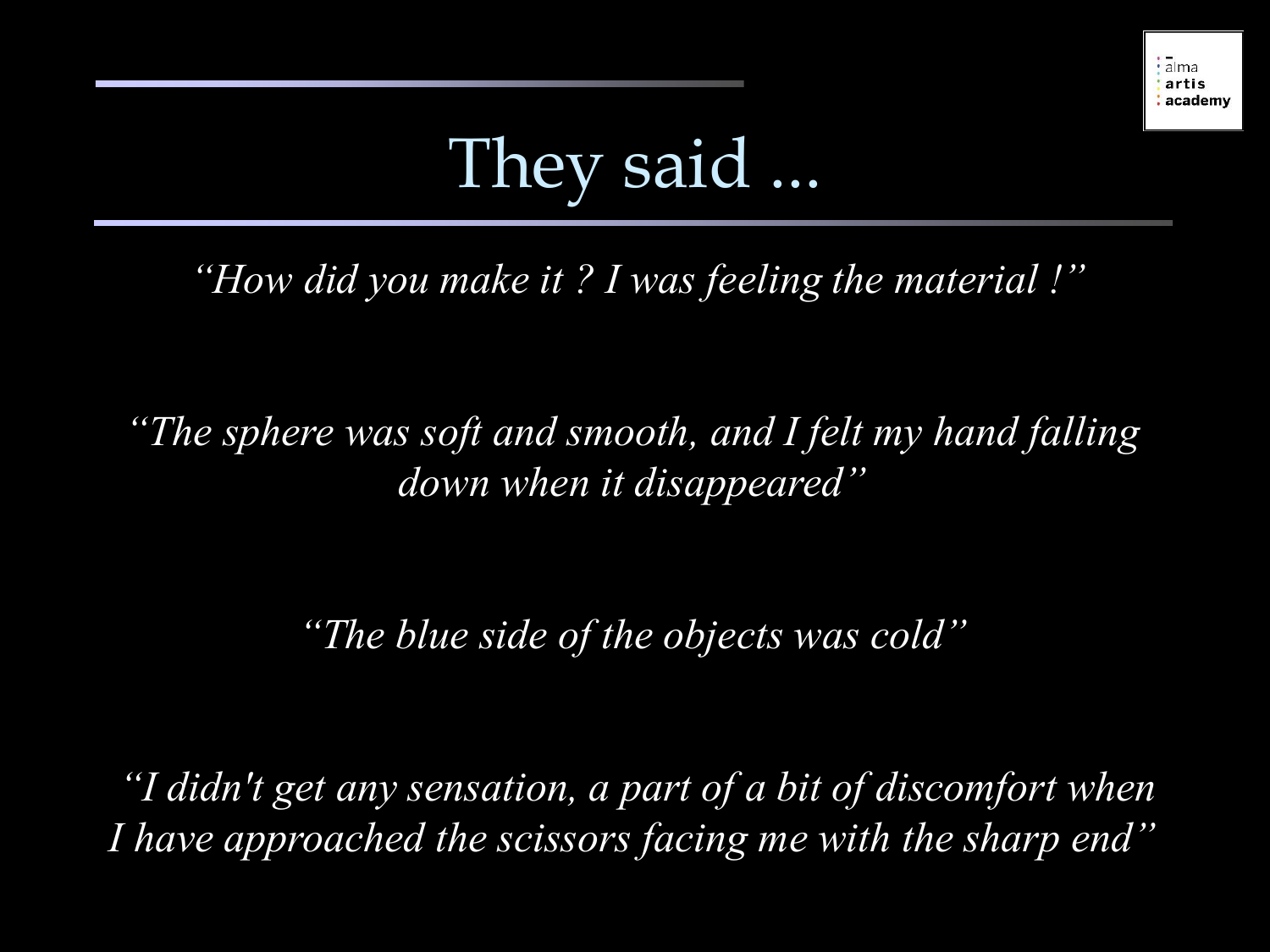![](_page_13_Picture_0.jpeg)

## Brain Adaptation

![](_page_13_Picture_2.jpeg)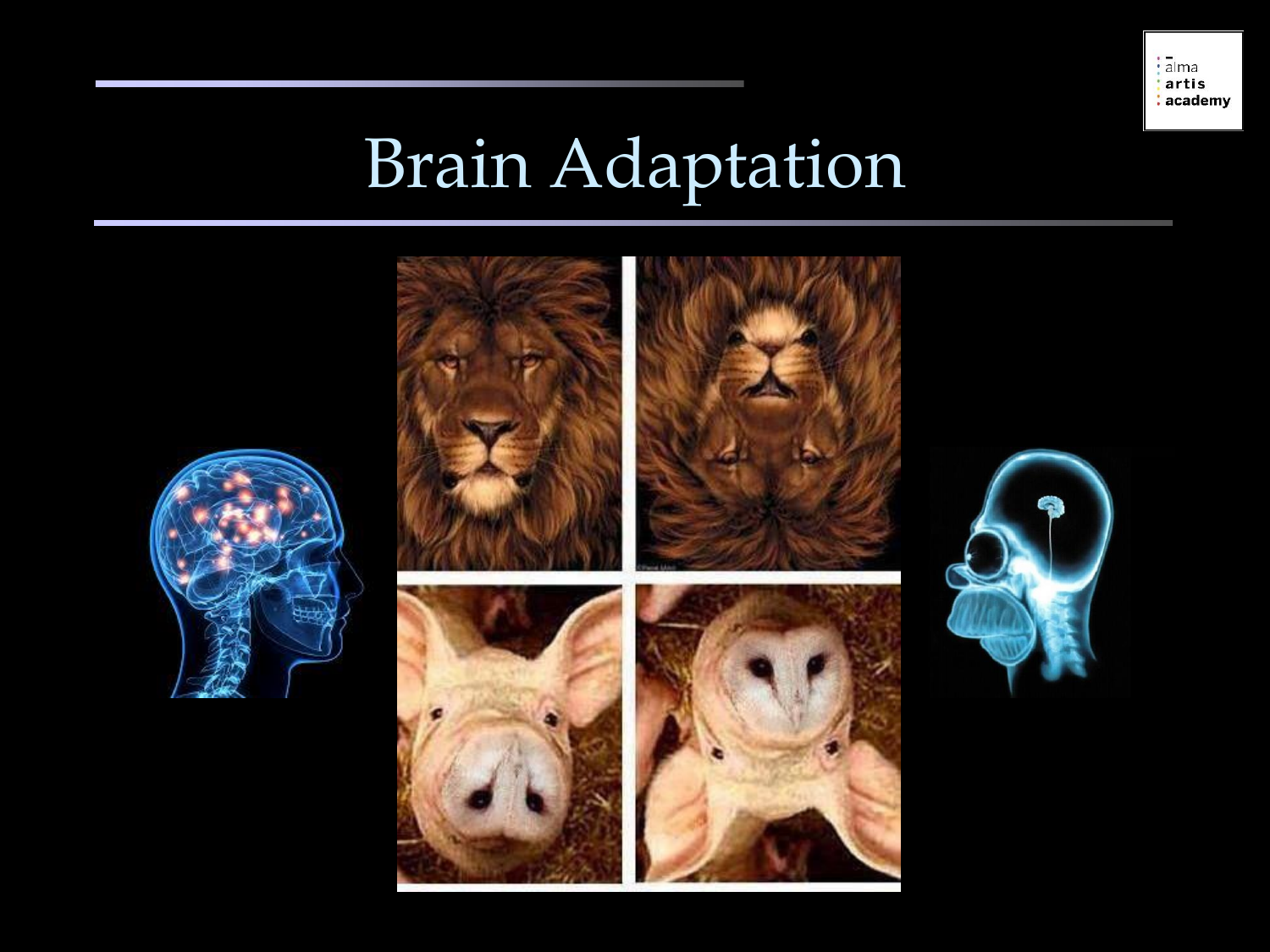### So what?

#### Haptic Illusion

Our brain uses top down prior expectations to automatically fill in missing information

Increase the perceptions of the user and save the complexity of the system

Reduce the amount of data to stream

Better use of the bandwidth

#### Network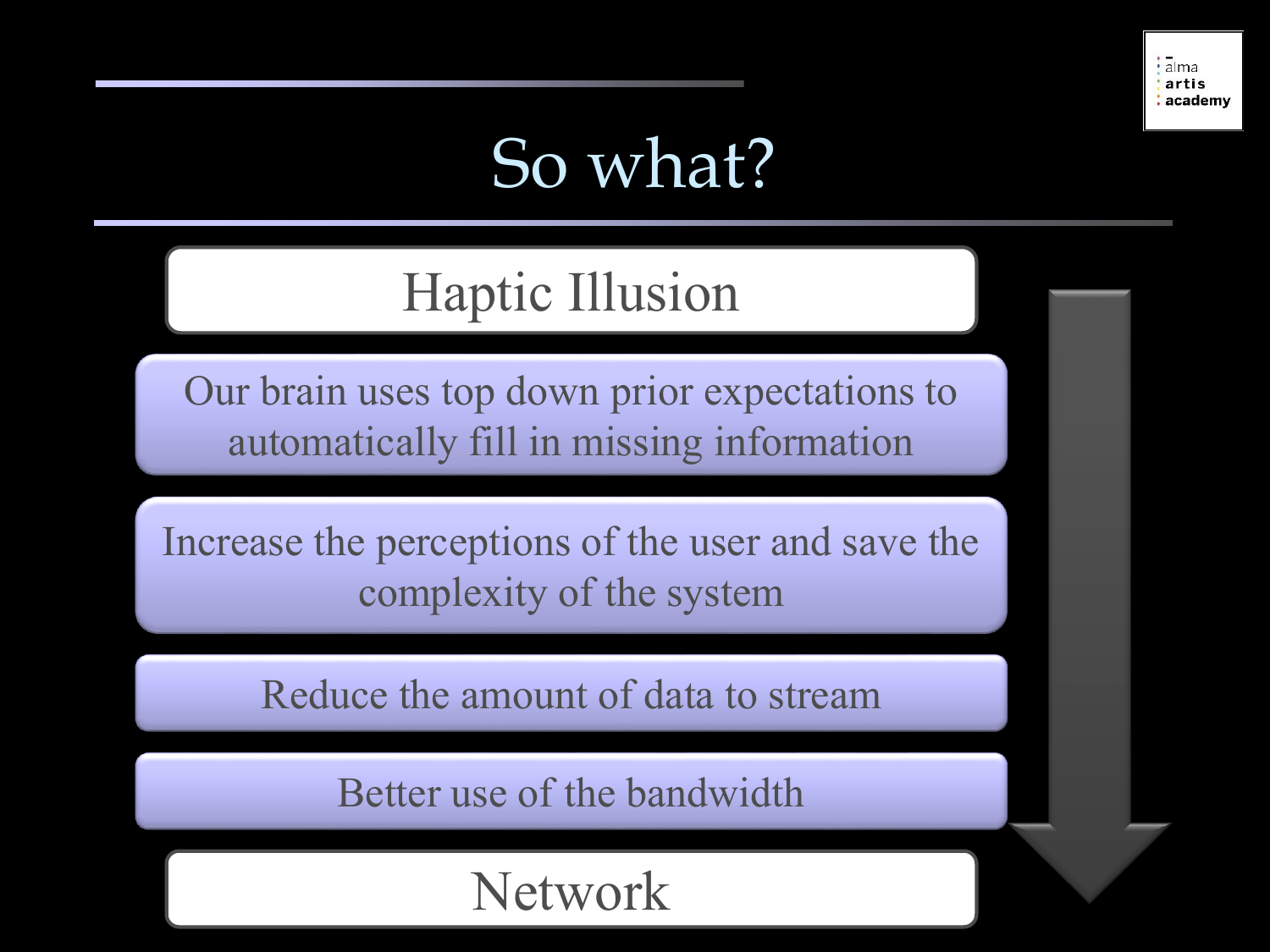### What for?

#### Not THE solution

#### An option

#### An aspect to consider

#### Intangible Add-on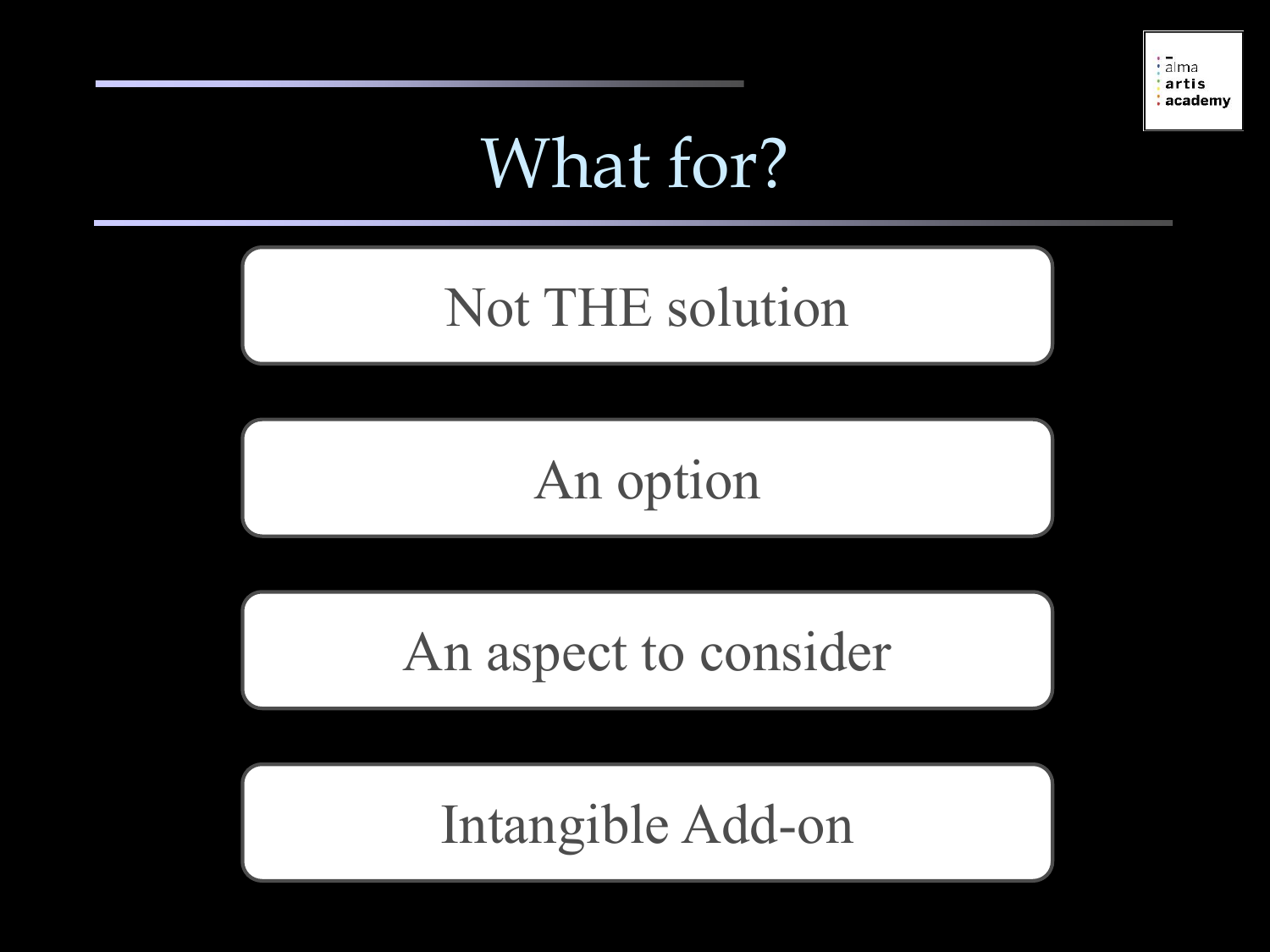# Possible Applications

- Shared environments and applications
- Systems where data streaming is a constrain
- Systems where interaction and perception are part of the game
- Systems that do not require strong and realistic haptic feedback

Showrooms Virtual prototyping 3D data representation Virtual museums Creative Network Systems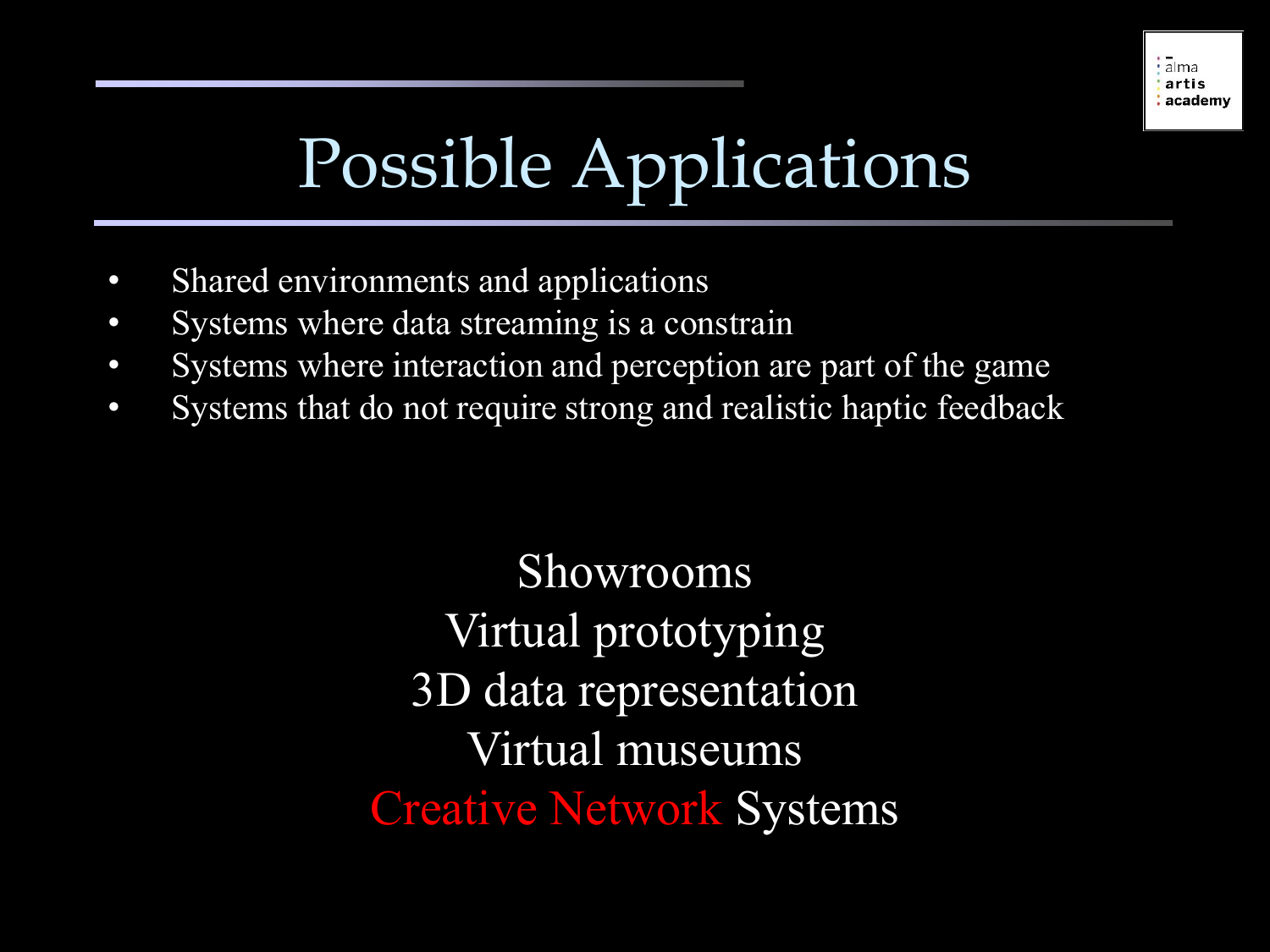#### Incitement

![](_page_17_Picture_2.jpeg)

#### When you design, double check your illusory strategy!